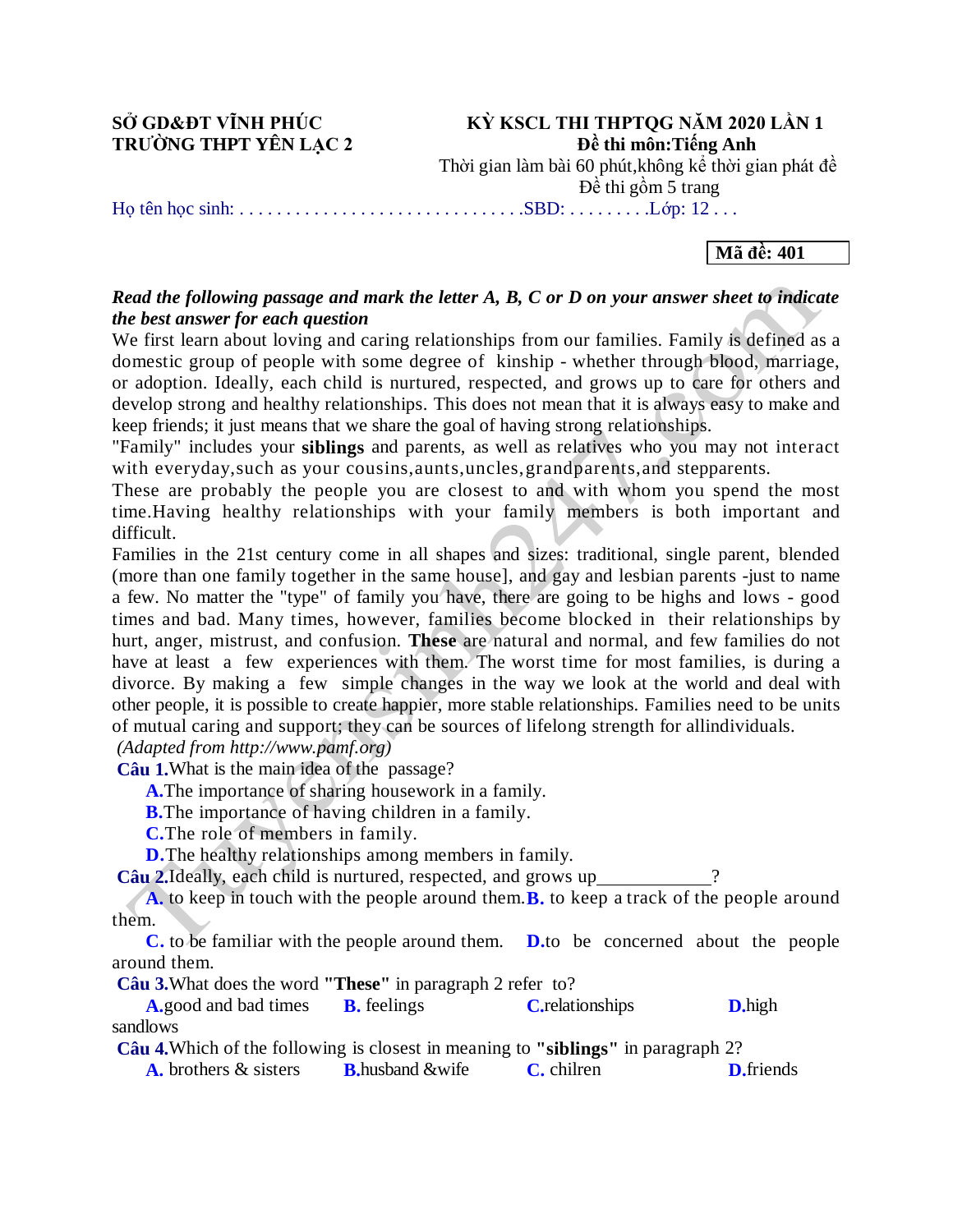**Câu 5.**According to the passage, which example below is probably **NOT TRUE** about the definition of family?

| <b>A</b> , wife & husband relationship | <b>B</b> .step-father & daughter relationship  |
|----------------------------------------|------------------------------------------------|
| <b>C</b> , nanny & baby relationship   | <b>D.</b> god-mother $\&$ god-son relationship |

#### *Mark the letter A, B, C or D on your answer sheet to indicate the word whose underlined part is pronounced differently from that of the others.*

| Câu 6.A.finished        | <b>B.</b> noticed  | <b>C</b> .approached | <b>D</b> .supported |
|-------------------------|--------------------|----------------------|---------------------|
| $C\hat{a}$ u 7.A. final | <b>B.</b> identity | <b>C.</b> applicant  | <b>D.</b> decide    |

*Mark the letter A, B, C or D on your answer sheet to indicate the most suitable response to complete each of the following exchanges.*

**Câu 8.**Marry and Janet are at the dancing club. Marry: "You are a great dancer. I wish I could do half as well as you." Janet: " . I'm an awful dancer." **A.** You've got to be kidding! **B.** You're too kind. **C.**Oh, thank you very much **D.**That's a nice compliment! **Câu 9.**Hoa and Laura are talking about their volunteer work. Hoa: "Thank you very much for helping the disadvantaged children here." Laura: " **A.**What a pity! **B.** It's our pleasure. **C.**That's nice of you! **D.**Sorry, we don't know.

# *Mark the letter A, B, C, or D on your answer sheet to indicate the word or phrase that is CLOSEST in meaning to the underlined part in each of the following questions.*

**Câu 10.** Her style of dress was **conservative**. She never wears items that are too tight, short orlow-cut.

**A.** high-fashion **B.** up to date **C.** traditional **D.** trendy

**Câu 11.** There has been a hot debate among the scientists relating to the **pros and cons** of using robotic probes to study distant objects in space.

**A.** problems and solutions**B.** causes and effects

**C.** solutions and limitations **D.** advantages and disadvantages

## *Read the following passage and mark the letter A, B, C or D on your answer sheet to indicate the correct word for each of the blanks from 12 to 16*

In the early twentieth century, an American woman named Emily Post wrote a book on etiquette.

ThisbookexplainedtheproperbehaviorAmericansshouldfollowinmanydifferentsocial**(12)\_\_\_\_\_**

**\_**, from birthday parties to funerals. But in modern society, it is not simply to know the proper rules for behaviorinyourowncountry.Itisnecessaryforpeople**(13)\_\_\_\_\_\_\_**work or travel abroad to understand the rules of etiquette in other cultures aswell.

Cultural **(14)** can be found in such simple processes as giving or receiving a gift. In Western cultures, a gift can be given to the receiver with relatively little ceremony. When a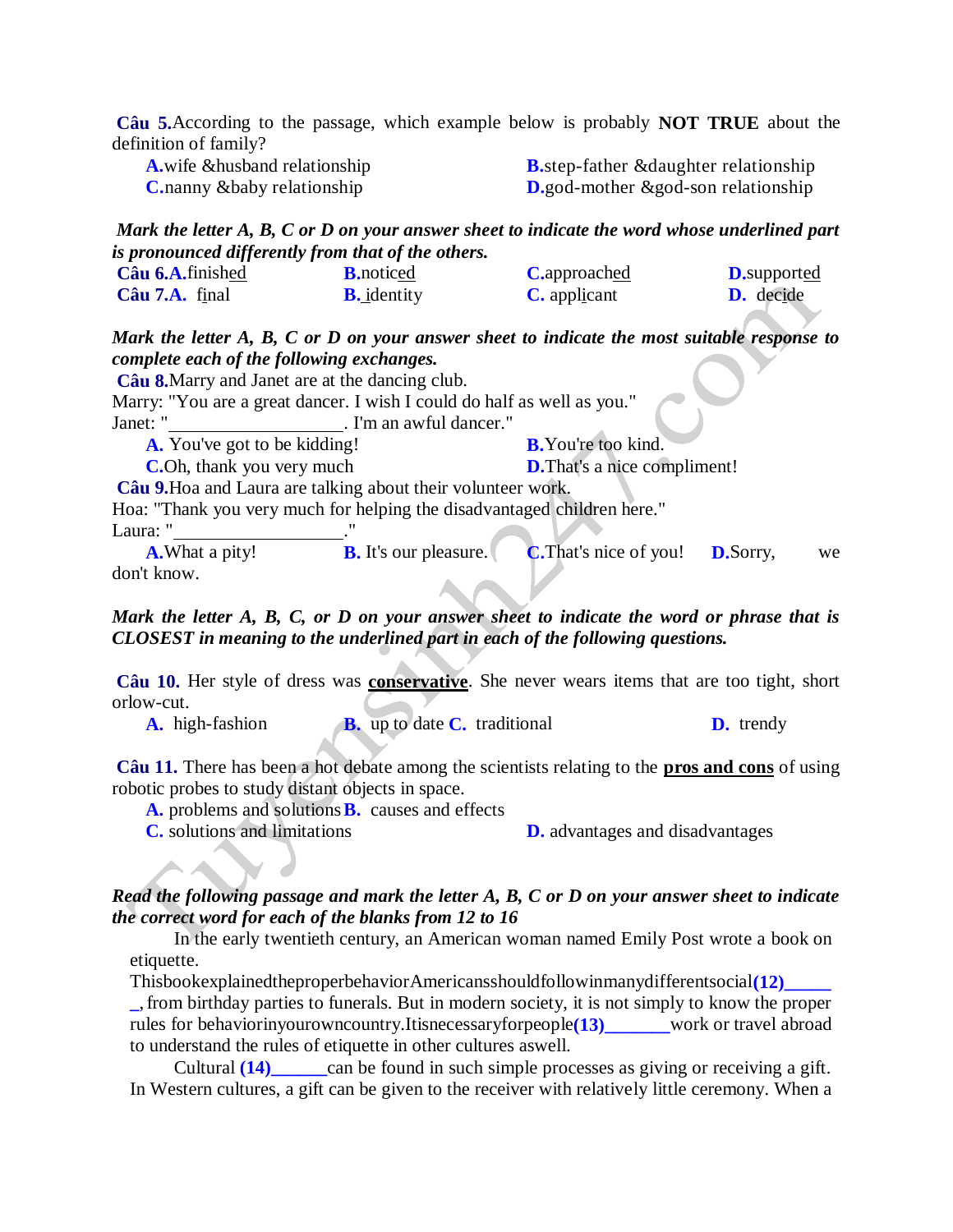gift is offered, the receiverusuallytakesthegiftandexpresseshisorherthanks. **(15)\_\_\_\_\_\_\_**, in some Asian countries, the act of gift-giving may appear confusing to Westerners. In Chinese culture, both the giver and receiver understand that the receiver will typically refuse to take the gift several times before he or she finally accepts it. In addition, to  $(16)$  respect for the receiver, it is common in several Asian cultures to use both hands when offering a gift to anotherperson.

*(Source: Reading Advantage by Casey Malarcher)* **Câu 12.A.** locations **B.**situations **C.** positions **D.** conditions **Câu 13.A.**whom **B.** where **C.**whose **D.**who **Câu 14.A.** different **B.** differently **C.** differences **D.** differ **Câu 15.A.**However **B.**Moreover **C.** Otherwise **D.**Therefore **Câu 16.A.** take **B.** show **C.** feel **D.**get

*Mark the letter A, B, C, or D on your answer sheet to indicate the word or phrase that is OPPOSITE in meaning to the underlined part in each of the following questions.*

**Câu 17.**This restaurant was highly recommended for good service, delicious food and **kindhearted**boss.

| <b>A.</b> generous and gracious                                                                |                          | <b>B.</b> ambitious and greedy |                     |
|------------------------------------------------------------------------------------------------|--------------------------|--------------------------------|---------------------|
| C. attentive and helpful                                                                       |                          | <b>D.</b> polite and friendly  |                     |
| Câu 18. Vietnamese have a strong sense of hospitality and feel embarrassed if they cannot show |                          |                                |                     |
| their guests full respect by preparing for their interval.                                     |                          |                                |                     |
| <b>A.</b> friendliness                                                                         | <b>B</b> .unfriendliness | <b>C</b> .generosity           | <b>D.politeness</b> |
|                                                                                                |                          |                                |                     |

# *Mark the letter A, B, C or D on your answer sheet to indicate the correct sentence with the same meaning as the one printed before it.*

**Câu 19.** Despite his early retirement, he found no peace in life.

**A.** Athough he retired early, but he found no peace in life.

**B.** He found no peace in life because he retired early.

**C.** Early as he retired, he found no peace in life.

**D.** His early retirement has brought him peace in life.

**Câu 20.** "Why don't you participate in the volunteer work in summer?", said Sophie.

**A.** Sophie asked me why not participate in the volunteer work in summer.

**B.** Sophie made me participate in the volunteer work in summer.

**C.** Sophie suggested my participating in the volunteer work in summer.

**D.** Sophie suggested me to participate in the volunteer work in summer.

**Câu 21.**He visited London three years ago.

A.He hasn't visited London for threeyears.

B.He was in London for threeyears.

C.He didn't visit London three yearsago.

D.He has been in London for threeyears.

## *Read the following passage and mark the letter A, B, C or D on your answer sheet to indicate the best answer for each question*

It is an undeniable fact that a woman's place was once in the home. In the past, women were merely required to fulfill the role of mother and housewife. Today, this situation has changed tremendously. If a woman possesses the attributes and qualities of her male counterpart, she willdefinitely be given equalopportunities in the career world without much bias. Therefore,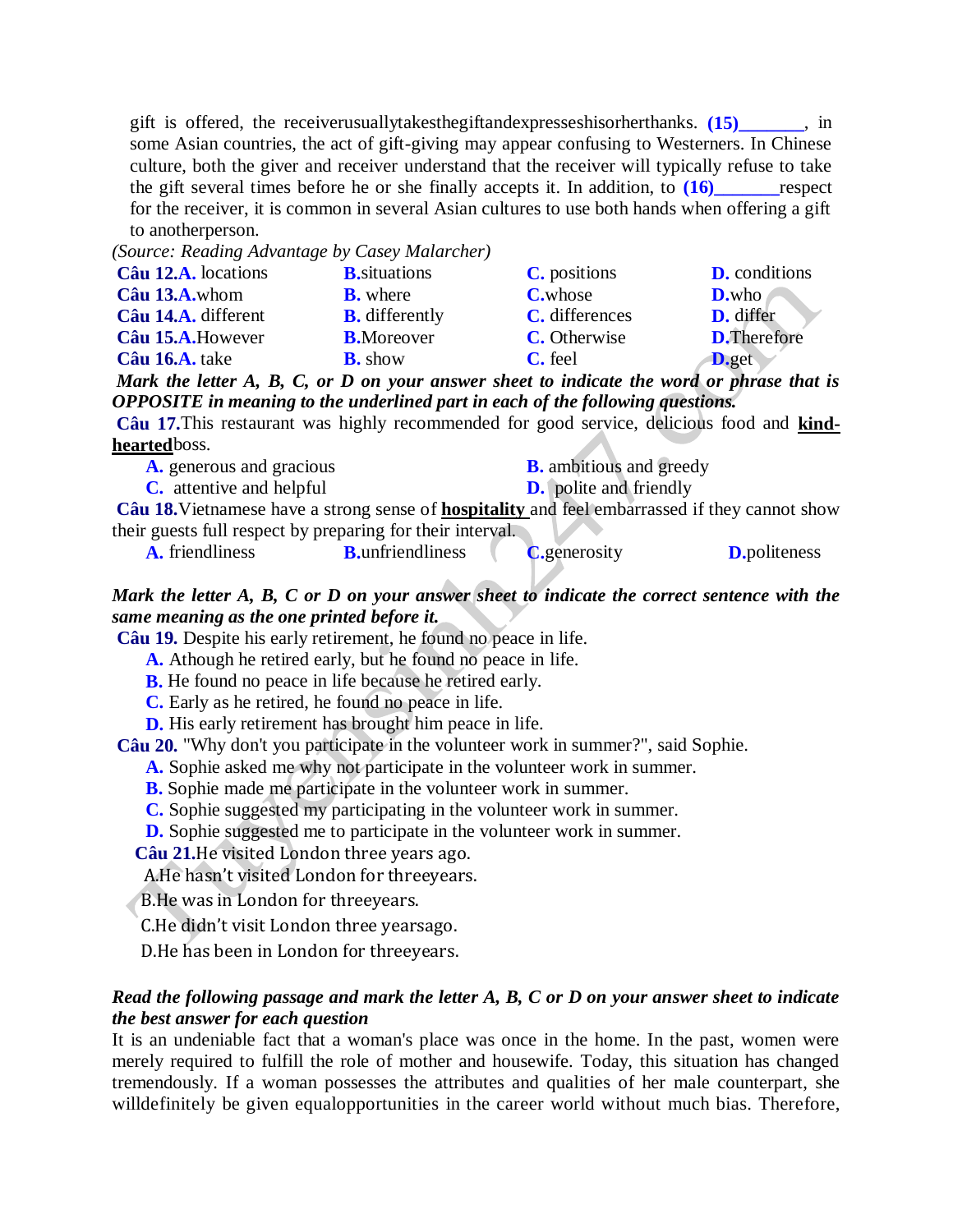women began to make the scene and, eventually, there was a steady flow of women leaving their homes. A certain vacuum or emptiness was thus created in the households. No more could the husbands turn to their wives after a hard day's work. Society **marveled** at the ability of women, but it also suffered at the realization of the important role that women play in their homes. Should women be allowed to work after marriage then? The answer is undoubtedly positive although this issue is highly debatable in terms of the nature of the professions involved. If a woman pursues her career but is at the same time able to care for her home and children, one simply cannot find any reason why she should not be allowed to do so.

A woman's influence is greatly needed in the home, on the children. What a child needs most is his mother's care because how the child is molded depends greatly on her. It is a real pity that women who leave their homes solely in search of a career seldom give a thought to this. The children, being helpless and dependent creatures, may have nobody to turn to at home, except servants or relatives. With the mother's back only after a hard day's toil, the children surely do not get much attention.

Whether a woman should continue to work after marriage would depend on the nature of her profession. It is a waste of resources if women,after seeking higher education, immediately abandon their careersafter matrimony. A woman's effort can also contribute to the wellbeing and development of society. In the Malaysian context, a teacher is only required to work a five-day week with term holidays every now and then. Moreover, she is in school for only half of the day. The other half of the day can be devoted to her home. A teacher, besides educating the society, canfulfill the role of both mother and housewife. There are many other careers like those of nurses, clerks and typists where women can fulfill the double role.

Nevertheless, there are many professions which would not be advisable for women to indulge in after marriage. A public relations officer spends almost three-quarters of her time in her career. She has heavy tasks to shoulder which might require her to entertain others till odd hours at night. Women who venture into the business world should think twice before plunging into it. It would be beyond their means to fulfill two demanding roles at the same time.

As it is, a woman's most important responsibility still lies in her home. Without her around in the house, one just cannot bear to think of the consequences. Unless and until she can fulfill the basic role of a housewife and mother, she should not make a career her sole responsibility.

**Câu 22.**The word "**mearvelled**" in paragraph 1 could be best replaced by\_\_\_\_\_\_\_.

**A.**was excited **B.** was amazed **C.**was frustrated **D.**was fascinated

**Câu 23.**According to the passage, what job is **NOT** suitable for women after getting married? **A.**typists **B.**public relations officers

**C.**nurses **D.**clerks

**Câu 24.**Which of the following about women is **NOT** true in paragraph 1?

**A.**Women play an important role in their homes.

**B.** Women will have equality of job opportunities if they are as qualified as men.

**C.** Women's going out to work didn't change anything in the life of their families.

**D.**The main role of women in bygone days was childbearing and homemaking.

**Câu 25.**Why should a business woman have the second thought before starting her career?

**A.** Because she has heavy tasks to shoulder till very late at night.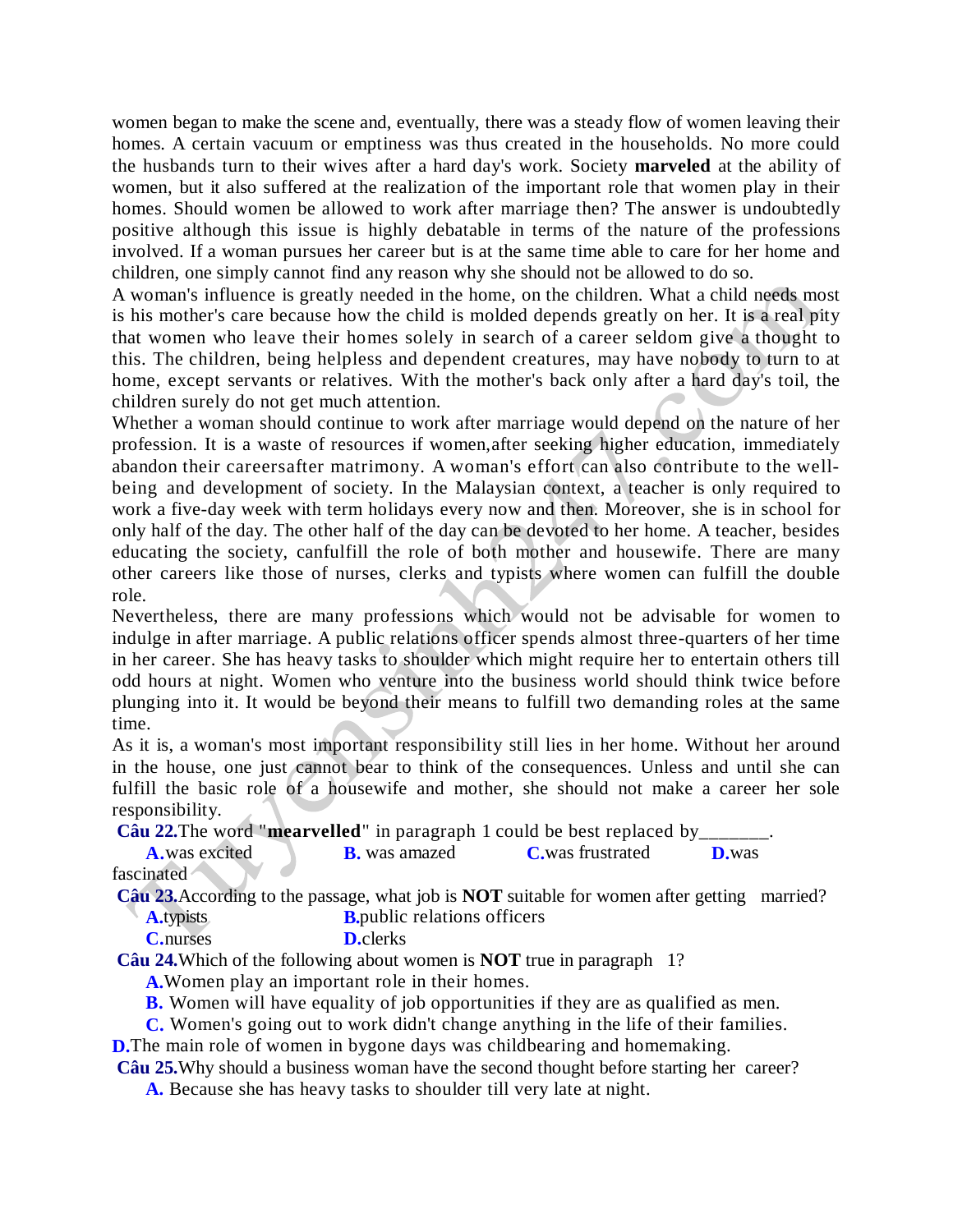**B.** Since she has to spend three quarters of her time on business.

**C.** Because she has to plunge into this job.

**D.**As it would be hard for her to fulfill the double role at the same time.

**Câu 26.**The word **"this"** in paragraph 2refersto .

**A.** the woman's influence at her home

**B.** the career that the woman wants to do

**C.** the child of the woman

**D.** the mother's care which is the most necessary for a child

**Câu 27.**What is the best title of the passage?

**A.** The necessary characteristics for women to work aftermarriage.

**B.**Should **w**omen be allowed to work after marriage?

**C.** What jobs are suitable for women after marriage?

**D.** The role of women in society.

**Câu 28.**The word **"matrimony"** in paragraph 3 is closest in meaning to\_\_\_\_\_. **A.**marriage **B.**divorce **C.**celibate **D.**remarriage

**Câu 29.**Which can be inferred from the last paragraph?

**A.** Women should fulfill their primary roles at home before making their own careers.

**B.** Women should not have their own careers.

- **C.** Women should stay at home to fulfill their responsibilities.
- **D.** Women should think of the consequences in their houses.

# *Mark the letter A, B, C or D on your answer sheet to indicate the correct sentence that best combines each pair of sentences in the following questions.*

**Câu 30.**George graduated with a good degree. However, he joined the ranks of the unemployed.

- **A.** That George graduated with a good degree helped him join the ranks of the unemployed.
- **B.** George joined the ranks of the unemployed because he graduated with a good degree.
- **C.** If George graduated with a good degree, he would join the ranks of the unemployed.
- **D.** Although George graduated with a good degree, he joined the ranks of the unemployed.

**Câu 31.**Electronic devices are bad for your eyes. Their radiation is very harmful.

A. Electronic devices, which are bad for your eyes, their radiation is very harmful.

B. Electronic devices, whose radiation is very harmful, are bad for your eyes.

C.Electronic devices that their radiation is very harmful are bad for your eyes.

D. Electronic devices which their radiation is very harmful are bad for your eyes

## *Mark the letter A, B, C or D on your answer sheet to indicate the best answer to each of the following questions.*

| Câu 32. Both husband and wife should be responsible doing the household chores.                |                       |                                      |                                              |
|------------------------------------------------------------------------------------------------|-----------------------|--------------------------------------|----------------------------------------------|
| $A.$ for                                                                                       | <b>B</b> .with        | $C_{\rm o}$ f                        | $D$ , to                                     |
| <b>Câu 33.</b> The yenthus iastically when their teacher in.                                   |                       |                                      |                                              |
| <b>A.</b> will discuss/will come                                                               |                       | <b>B</b> , will have discussed/comes |                                              |
| <b>C</b> , were discussing/came                                                                |                       | <b>D.</b> discuss/comes              |                                              |
| <b>Câu 34.</b> Gestures such as waving and handshaking are <u>seen forms</u> of communication. |                       |                                      |                                              |
| <b>A</b> .regular                                                                              | <b>B</b> , non-verbal | <b>C</b> .direct                     | <b>D.</b> verbal                             |
| <b>Câu 35.</b> His brother refuses to even listen to anyone else's point of view. He is very   |                       |                                      |                                              |
| <b>A.</b> narrow-minded <b>B.</b> absent-minded                                                |                       |                                      | <b>C.</b> open-minded <b>D.</b> kind-hearted |
| Câu 36. I finally the cold that I had had all week.                                            |                       |                                      |                                              |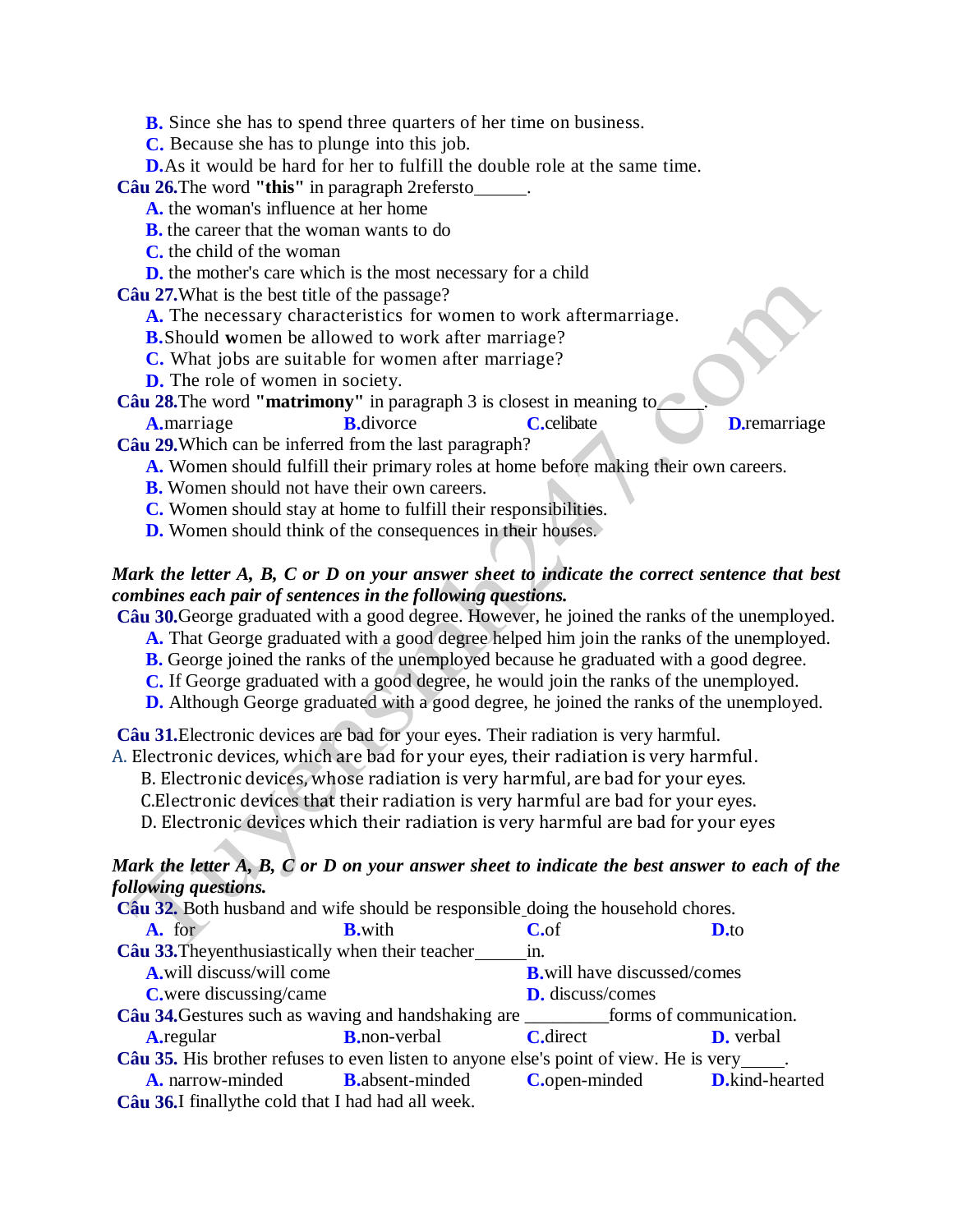**A.** get over **B.** pass out **C.** pull through **D.** come down with **Câu 37.**Some people are concerned with physical when choosing a wife or husband. **A.** attract **B.** attractiveness **C.** attractive **D.** attractively **Câu 38.**Everyone likes him,? **A.** doesn't she **B.** don't they **C.**doesn't he **D.**don't you **Câu 39.**If I it was a formal party, I wouldn't have worn my old jeans and a jumper. **A.**had been knowing **B.**could know **C.**knew **D.** had known **Câu 40.**his physical disability, he managed to finish the course with good results. **A.**Despite **B.**Since **C.**Because of **D.** Although **Câu 41.** Mr. Park Hang Seo, a Korean coach, is considered a big in Vietnam football. **A.**sandwich **B.**bread **C.**egg **D.** cheese **Câu 42.** I deeply regret to her so severely last night. She was badly hurt. **A.**being spoken **B.** having spoken **C.**to be speaking **D.**to speak **Câu 43.**Why don't you these photos into your computer, because then you would have your own digital copies. **A.** change **B.** put **C.**give **D.** scan **Câu 44.** in large quantities in the Middle East, oil became known as black gold because of the large profit it brought. **A.**That when discovered **B.**Discovering **C.**Discovered **D.**Which was discovered **Câu 45.** Mark Zuckerberg's enormous success has taken a lot of hardwork and \_\_\_\_. **A.**dedication **B.**loyalty **C.**reputation **D.** indifference *Mark the letter A, B, C or D on your answer sheet to indicate the word which is stressed differently from the rest.* **Câu 46.A.**relevant **B.**attitude **C.**assistant **D.**argument **Câu 47.A.**promote **B.** profile **C.**prefer **D.**regret

*Mark the letter A, B, C or D on your answer sheet to indicate the underlined word or phrase in each sentence that needs correcting.*

**Câu 48.**Jane's friends insist that she will stay attheir house when she visits Toronto nextweekend.

**A.**visits **B.**at **C.**next weekend **D.** will stay at **Câu 49.** The woman is famous not only for her beauty, intelligent but also for her hardworking. **A.** not only **B.** for **C.** intelligent **D.** hardworking **Câu 50.**Most people consider it women's responsible to take care of children and do housework. **A.** responsible **B.**Most **C.**do **D.**of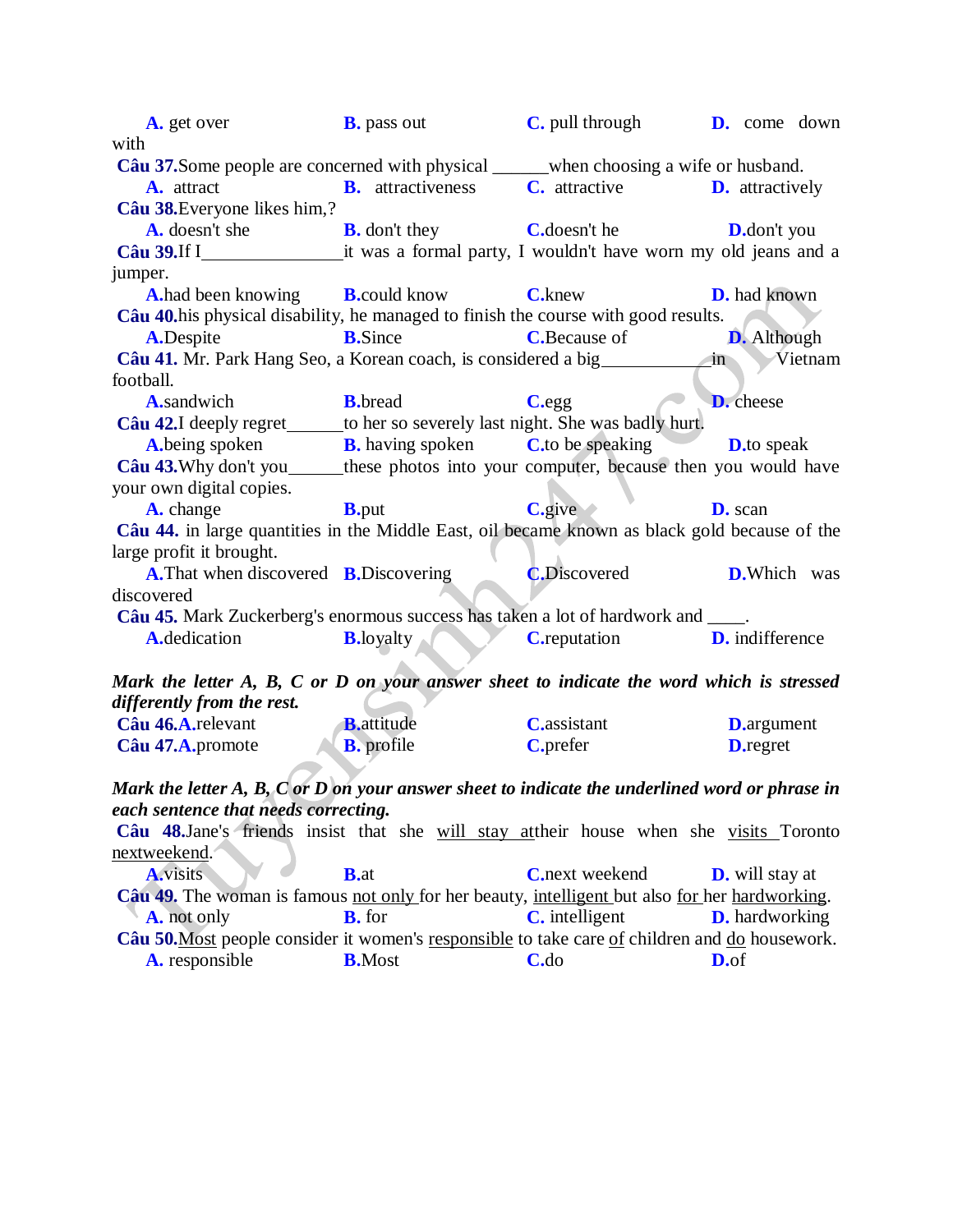# SỔ GD&ĐT VĨNH PHÚC<br>
TRƯỜNG THPT YÊN LẠC 2<br>
Dáp án đề thi môn:Tiếng Anh<br>
Dáp án đề thi môn:Tiếng Anh<br>
Dán án gồm 2trang

| Đáp án gồm 2trang |                  |                         |                         |                  |                         |                         |
|-------------------|------------------|-------------------------|-------------------------|------------------|-------------------------|-------------------------|
| Câu hỏi           | <b>Mã đề 401</b> | <b>Mã đề 402</b>        | Mã đề 403               | <b>Mã đề 404</b> | <b>Mã đề 405</b>        | Mã đề 406               |
| Câu 1             | D                | B                       | $\mathbf A$             | D                | B                       | $\mathbf A$             |
| Câu 2             | D                | $\mathbf{A}$            | D                       | $\mathbf{A}$     | $\bf{B}$                | $\mathbf{A}$            |
| Câu 3             | B                | D                       | $\overline{C}$          | $\mathbf C$      | $\mathbf A$             | $\overline{\mathbf{C}}$ |
| Câu 4             | $\mathbf{A}$     | D                       | $\bf{B}$                | D                | $\bf{B}$                | $\mathbf A$             |
| Câu 5             | $\mathbf C$      | $\overline{\mathbf{C}}$ | $\overline{\mathbf{C}}$ | $\overline{C}$   | $\bf{B}$                | D                       |
| Câu 6             | D                | $\overline{C}$          | $\mathbf{B}$            | D                | $\overline{C}$          | $\mathbf{A}$            |
| Câu 7             | $\mathbf C$      | $\overline{C}$          | $\overline{C}$          | $\mathbf{A}$     | $\overline{C}$          | B                       |
| Câu 8             | $\mathbf{A}$     | $\mathbf{B}$            | D                       | B                | D                       | $\mathbf C$             |
| Câu 9             | $\bf{B}$         | $\mathbf{A}$            | $\overline{C}$          | D                | $\overline{C}$          | D                       |
| Câu 10            | $\mathbf C$      | $\mathbf{A}$            | D                       | $\mathbf{A}$     | D                       | $\mathbf{B}$            |
| Câu 11            | D                | $\mathbf{A}$            | $\overline{C}$          | ${\bf B}$        | $\overline{C}$          | $\mathbf{A}$            |
| Câu 12            | B                | $\mathbf{B}$            | B                       | $\mathbf A$      | B                       | D                       |
| Câu 13            | D                | D                       | $\mathbf{A}$            | D                | $\mathbf{A}$            | B                       |
| Câu 14            | $\mathbf C$      | $\mathbf{A}$            | $\mathbf A$             | $\mathbf A$      | D                       | $\mathbf{A}$            |
| Câu 15            | $\mathbf A$      | $\mathbf{B}$            | D                       | D                | $\bf{B}$                | $\mathbf C$             |
| Câu 16            | B                | D                       | D                       | $\overline{C}$   | D                       | $\mathbf{B}$            |
| Câu 17            | B                | D                       | D                       | D                | D                       | $\mathbf A$             |
| Câu 18            | B                | B                       | $\mathbf{A}$            | $\mathbf{B}$     | D                       | $\mathbf{A}$            |
| Câu 19            | $\mathbf C$      | $\overline{C}$          | B                       | $\mathbf C$      | D                       | $\overline{C}$          |
| Câu 20            | $\overline{C}$   | $\overline{\mathbf{C}}$ | $\overline{C}$          | $\mathbf{B}$     | $\mathbf{A}$            | D                       |
| Câu 21            | $\mathbf{A}$     | D                       | D                       | $\bf{B}$         | $\overline{\mathbf{C}}$ | $\overline{C}$          |
| Câu 22            | B                | $\overline{C}$          | $\mathbf C$             | D                | $\overline{C}$          | $\overline{\mathbf{C}}$ |
| Câu 23            | B                | $\overline{\mathbf{C}}$ | $\overline{\mathbf{C}}$ | ${\bf A}$        | $\overline{C}$          | D                       |
| Câu 24            | $\mathbf C$      | $\mathbf{A}$            | D                       | $\overline{C}$   | D                       | $\overline{C}$          |
| Câu 25            | D                | B                       | B                       | B                | $\mathbf A$             | B                       |
| Câu 26            | D                | D                       | B                       | $\overline{C}$   | $\overline{C}$          | B                       |
| Câu 27            | B                | B                       | B                       | $\mathbf C$      | D                       | $\mathbf A$             |
| Câu 28            | $\mathbf{A}$     | $\overline{\mathbf{C}}$ | $\overline{C}$          | $\mathbf C$      | $\mathbf{A}$            | $\mathbf C$             |
| Câu 29            | $\mathbf{A}$     | $\overline{\mathbf{A}}$ | D                       | $\mathbf{A}$     | $\bf{B}$                | D                       |
| Câu 30            | $\mathbf{D}$     | $\overline{\mathbf{C}}$ | $\mathbf{A}$            | $\bf{B}$         | $\mathbf{D}$            | $\overline{C}$          |
| Câu 31            | B                | $\overline{\mathbf{C}}$ | D                       | D                | D                       | B                       |
| Câu 32            | $\mathbf{A}$     | D                       | D                       | $\mathbf{A}$     | $\mathbf{A}$            | D                       |
| Câu 33            | $\mathbf C$      | $\overline{\mathbf{C}}$ | $\mathbf{A}$            | $\bf{B}$         | $\overline{C}$          | D                       |
| Câu 34            | B                | $\mathbf A$             | B                       | $\mathbf{A}$     | D                       | B                       |
| Câu 35            | $\mathbf{A}$     | B                       | D                       | $\mathbf C$      | $\overline{C}$          | $\mathbf{A}$            |
| Câu 36            | $\mathbf{A}$     | $\bf{B}$                | $\mathbf C$             | B                | $\mathbf{B}$            | B                       |
| Câu 37            | B                | D                       | $\mathbf{B}$            | $\mathbf{A}$     | $\bf{B}$                | $\mathbf{A}$            |
| Câu 38            | B                | $\overline{C}$          | $\bf{B}$                | D                | $\mathbf A$             | D                       |
| Câu 39            | D                | $\mathbf{B}$            | $\overline{C}$          | B                | $\overline{C}$          | $\bf{B}$                |
| Câu 40            | $\mathbf{A}$     | B                       | $\overline{\mathbf{C}}$ | $\mathbf A$      | $\mathbf{A}$            | $\mathbf C$             |
| Câu 41            | D                | $\mathbf{A}$            | $\mathbf{A}$            | $\mathbf C$      | $\mathbf{B}$            | $\mathbf C$             |